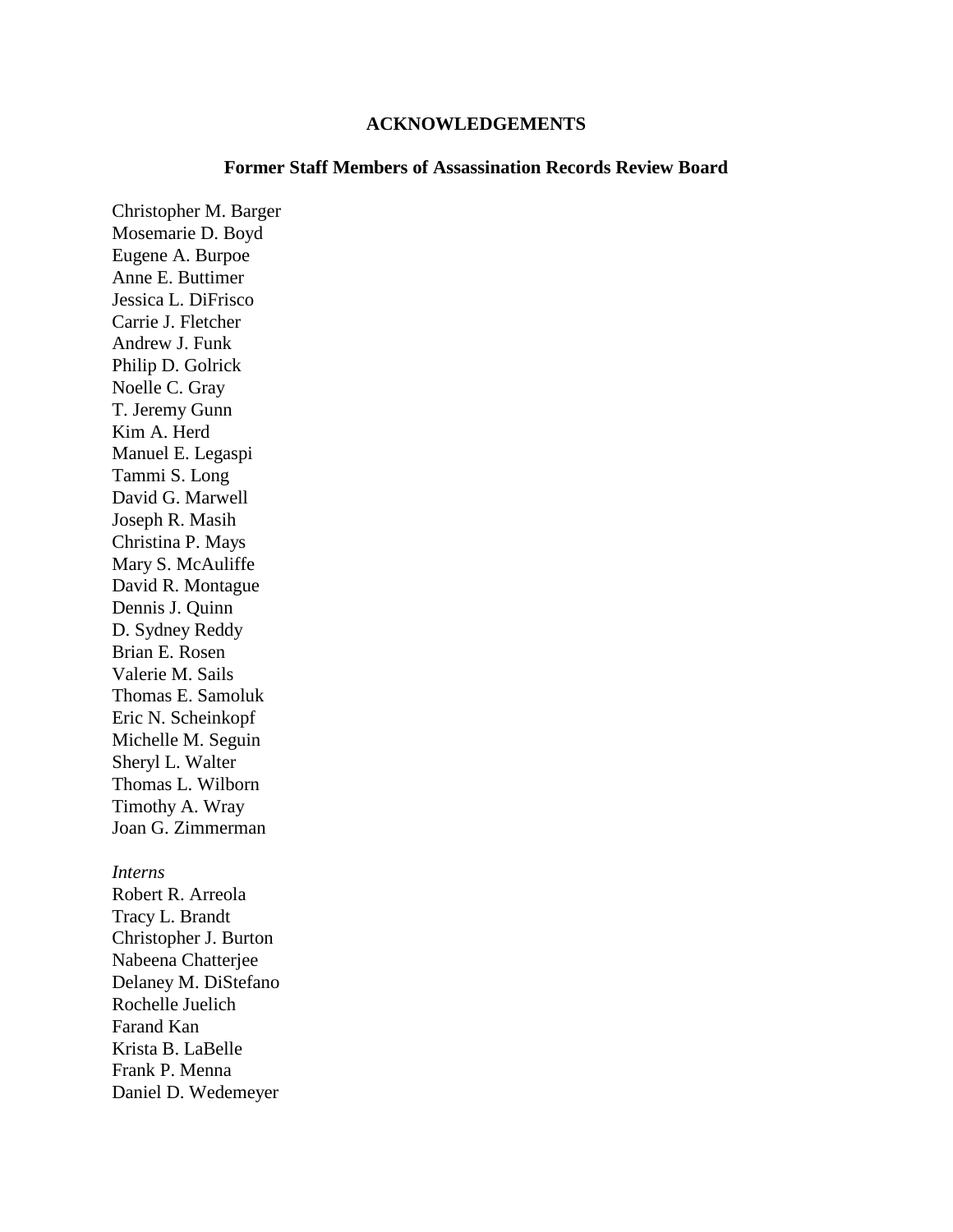# **Agency Personnel**

# **Experts at Review Board Experts' Conferences**

### *May 1995*

G. Robert Blakey, David Garrow, Paul Hoch, James Lesar, David Lifton, John Newman, David Slawson

# *April 1998*

Steven Aftergood, Steven Garfinkel, David Garrow, Morton Halperin, William Leary, Mike Lostumbo, Kate Martin, Roslyn Mazer, Page Putnam Miller, Mary Ronan, Britt Snyder, Evan Thomas

# **Witnesses at Public Hearings of the Assassination Records Review Board**

### *Washington, D.C.,Tuesday, October 11, 1994*

Daniel Alcorn, Martin Barkley, Max Holland, John Judge, William Kelly, James Lesar, Harrison Livingstone, Page Putnam Miller, John Newman, Charles Sanders, Peter Dale Scott, Daryll Weatherly, Mark Zaid

### *Dallas, Texas, Friday, November 18, 1994*

Gary Aguilar, Adele E.U. Edisen, Gary Mack, Jim Marrs, Beverly Oliver Massegee, John McLaughlin, Wallace Milam, David Murrah, Steve Osborn, Roy Schaeffer, Martin Shackelford, Kenneth Smith, Philip Tenbrink, Robert Vernon, Thomas Wilson

# *Boston, Massachusetts, Friday, March 24, 1995*

George Michael Evica, Priscilla Johnson McMillan, Philip Melanson, Dick Russell, Edgar Tatro, Steve Tilley, Richard Trask

# *New Orleans, Louisiana, Wednesday, June 28, 1995*

The Honorable Lindy Boggs, The Honorable Harry F. Connick, Sr., Wayne Everard, Michael Kurtz, Steve Tilley, Stephen Tyler, Cynthia Anne Wegmann,

*Washington, DC, August 6, 1996* Jeremy Gunn, Barry Harrelson, John Pereira, Steve Tilley

# *Los Angeles, California, Tuesday, September 17, 1996*

David Belin, James DiEugenio, Eric Hamburg, Wesley Liebeler, David Lifton, James Rankin, Robert Tanenbaum, Steve Tilley

### *Washington DC, Wednesday, April 2, 1997*

Robert Brauneis, Debra Conway, Jeremy Gunn, James Lesar, Art Simon, Josiah Thompson, Richard Trask, Moses Weitzman